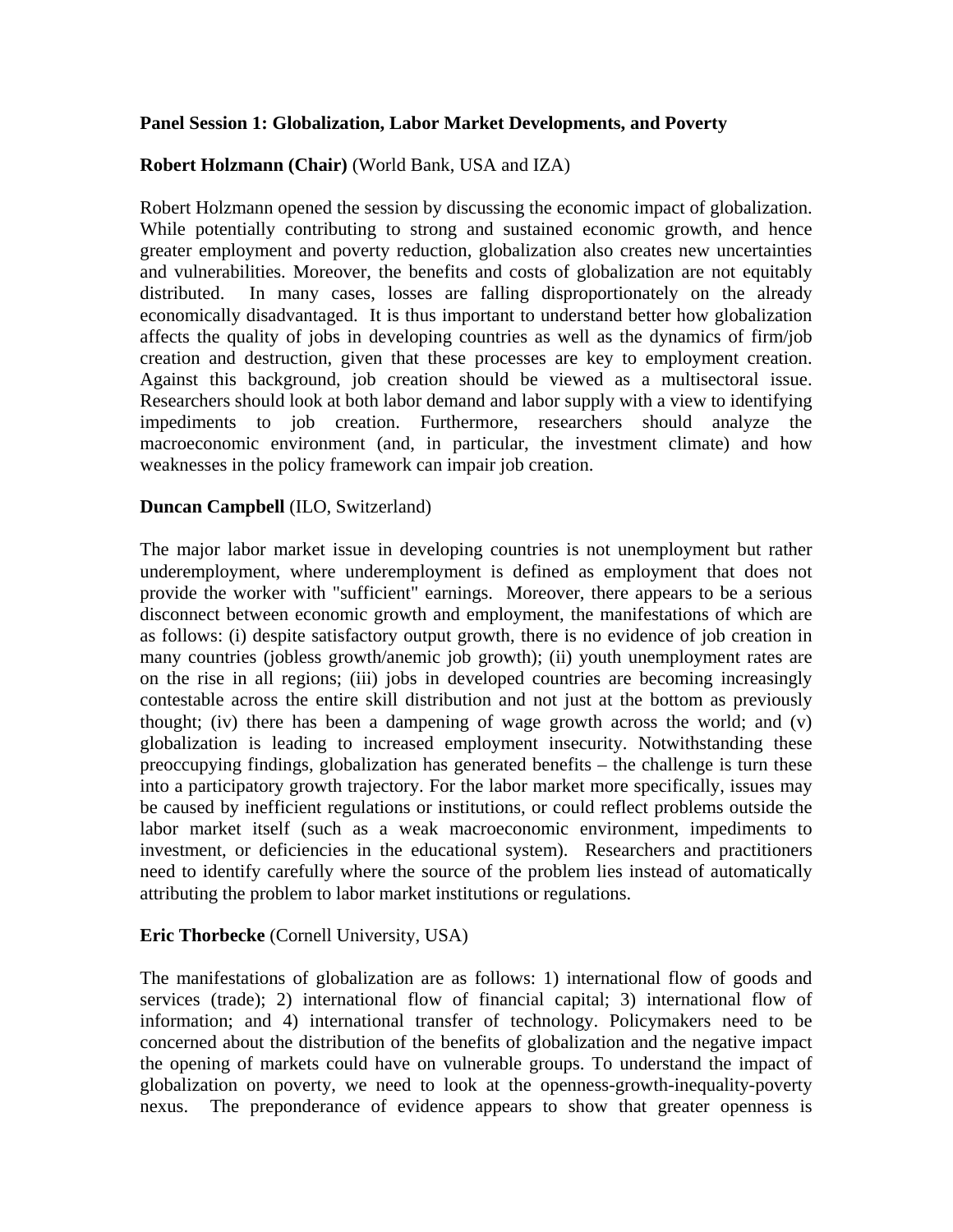associated with better growth performance. The link between growth and inequality is theoretically ambiguous. Greater inequality could lead to higher growth through the rich (with higher savings rates) investing their savings in productive endeavors. But greater inequality could also inhibit growth through several channels including through an increase in social tensions. Available empirical evidence suggests that higher inequality is associated with lower growth. Hence, there appears to exist a challenge for policymakers: while openness is a necessary condition for poverty reduction, it is not a sufficient condition. What matters is the pattern of growth produced by increased openness rather than the rate of growth.

# **Francis Teal** (Oxford University, UK)

It is important not to generalize about the performance of labor markets across developing countries and, in particular, among African countries. The issue is not the magnitude of the employment-output elasticity. In Africa, there has been a massive increase in employment despite the absence of strong and sustained growth. It is also important to note that employment in Africa is highly heterogenous across various dimensions. In terms of earnings, there are self-employed workers who earn very little and others that earn a lot. The same applies to wage and salaried workers. One implication for labor market analysis is to shift the focus from job creation per se to an analysis of the *types* of jobs. A key component of this new framework should be enterprise formation. In selected African countries, the skill endowments of workers explain very little of the variation in earnings. What explains most of the variation in earnings is the size of enterprises. Thus, enterprise size will be a key variable in reducing poverty in Africa. Consequently, seeking out ways to increase the size of firms and ways to promote the participation of large firms in globalization is crucial.

# **Timo Voipio** (Ministry for Foreign Affairs, Finland)

The pattern of growth matters for employment and poverty reduction. Job creation is important but so is the respect for human and basic workers rights. Labor market policies and programs should be decided by consensus within a tripartite framework. The Decent Work agenda of the ILO should be promoted, particularly universal risk-pooling (national social insurance), social rights, and constant skills upgrading. Countries should promote labor market flexi-security - striking the right balance between the labor market flexibility needed by firms to manage their workforces in response to market changes and security for workers to manage the various employment-related risks they face. The prevailing assumption is that liberalization is good for countries. However, liberalization has in many cases led to jobless growth, increasing earnings inequality, and increasing gender and regional disparities. Solutions to these problems should be context-specific. Efforts should be made to raise the human capital of workers by investing in health, nutrition, and skills. Any analysis of the labor market should incorporate people's own perceptions of their labor market circumstances. Thus, the research agenda should be broadened to incorporate both quantitative and qualitative data.

### **Floor**

A number of speakers highlighted important areas for future research in this area: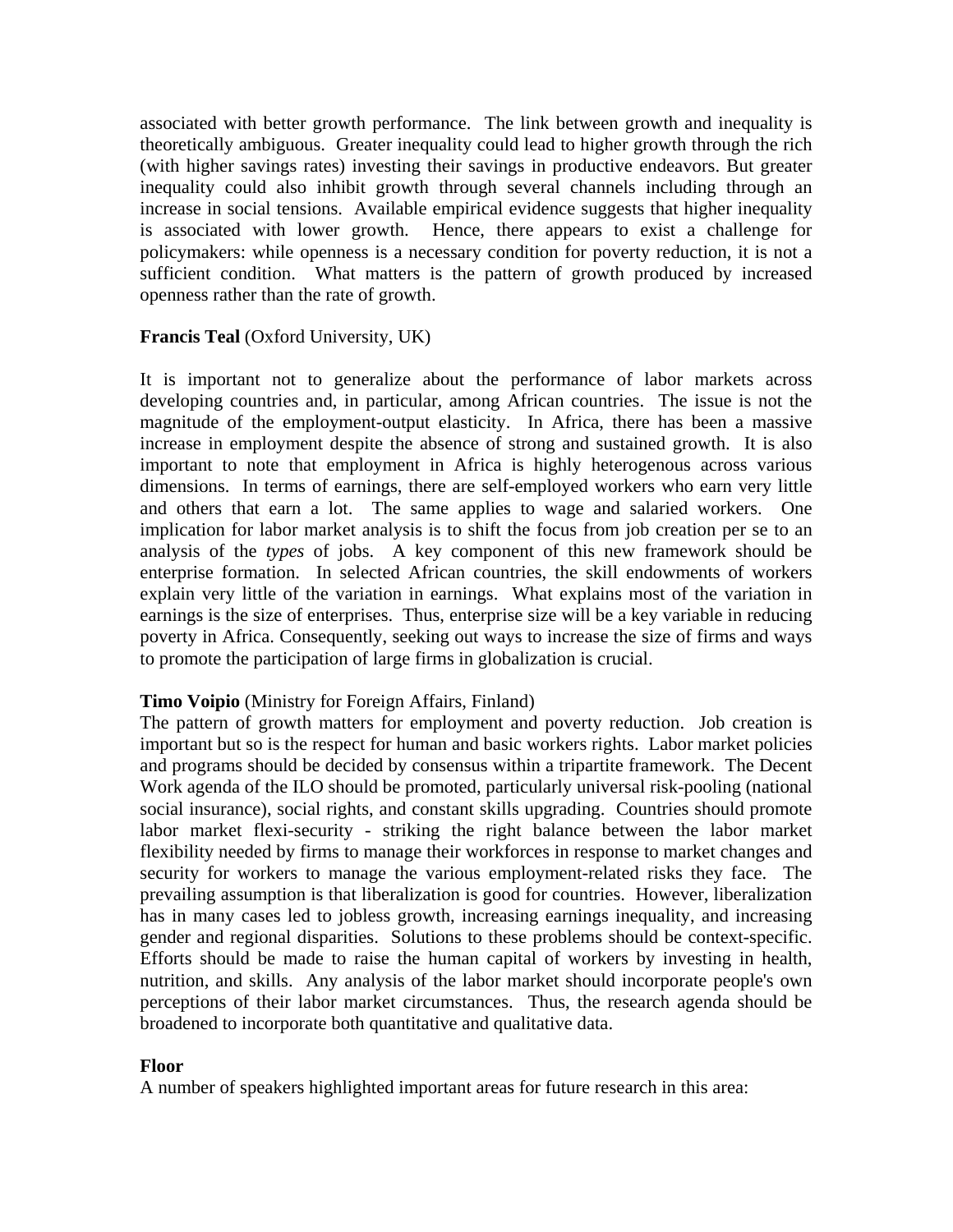1. Structural adjustment policies and their impact on labor market functioning. In particular, it could be worthwhile to study the economic and social costs and benefits of labor market reforms in a cross-country framework.

2. Economic competition and the labor market. Does increased economic competition improve labor market performance? If so, which type of measures could lead to more competition in both product and factor markets in developing countries?

3. How could the labor market be enhanced to provide better opportunities for workers in the informal sector? Should we deregulate the labor market (loosen labor and enterprise laws)? Or should we provide social safety nets and other assistive services to workers who work in low-quality/low-pay jobs? Is the latter a second-best solution?

4. Putting globalization aside, how do domestic policies impact labor market performance?

5. In the long-run, globalization benefits all. In the short-run, globalization produces some costs. The question is how to design programs and policies to mitigate some of these costs without interfering with the globalization process.

6. Understanding non-farm enterprises and their impact on raising incomes of rural households and reducing their variance.

# **Stage**

Global social and economic policies should accompany globalization in order to distribute the benefits of globalization more widely and to limit the extent of losses suffered by those adversely hit.

Deregulation may be a key factor to improve the environment for large firms.

Reduce the extent of labor market fragmentation.

Set up social safety nets to reduce the effects of negative shocks from structural adjustment.

Examine what is needed in terms of general education and vocational education in order for workers to supply the skills needed for success in a dynamic, globalizing world.

# **Panel Session II: Assessing Informality and Vulnerability in Labor Markets of Developing Countries**

# **Boris Najman (Chair) (**University of Paris I, France)

Informality is a pervasive issue in most developing countries. In order to assess its implication for the functioning of the economy and the well being of all of those involved, we have to go through a number of interrelated issues. First, we have to clarify what we mean by informality. There are different possible definitions of the informal economy, which encompass different strata of the population of firms and workers. Second, we have to assess the causality nexus: what drives firms and workers into the informal economy? Third, we have to assess the role of the State in influencing the decision of firms and workers to remain (or move) to the informal sector: are certain policy and regulatory settings promoting the informalization of the economy? Finally, we have to assess whether specific policy reforms have the potential to promote the formalization of the economy.

**Gary Fields** (Cornell University, USA)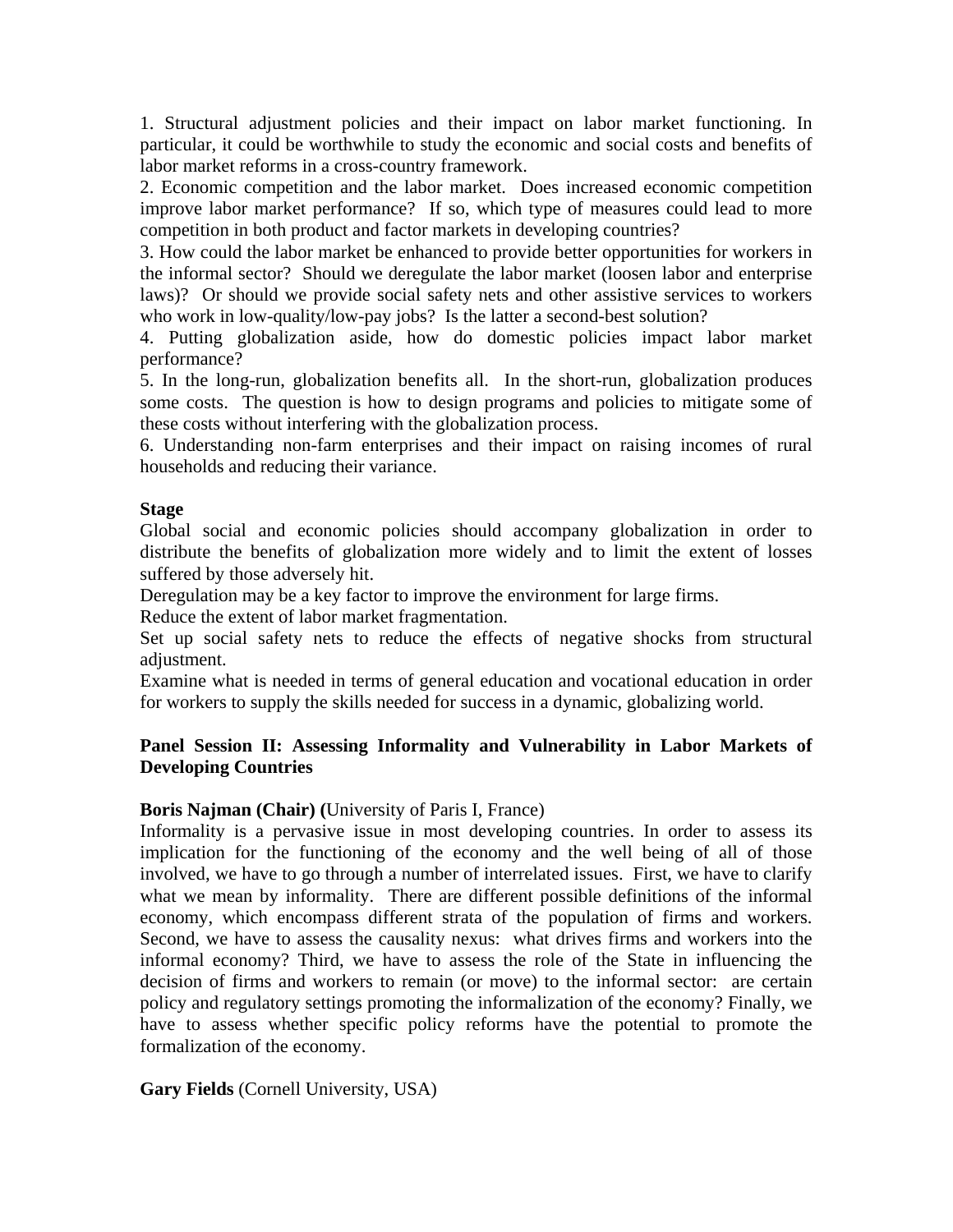It is important to revisit our modeling of the labor market to take into account the observed heterogeneity of labor market conditions of different workers. We should probably think about a three sector-model with a formal developed sector and an informal sector which is composed of two sub-sectors: a free entry (subsistence) sector; and an upper tier informal sector that is more closely related to the formal one. The first segment of the informal sector is easily accessible and involves those workers who are precluded from obtaining better jobs, because such jobs are scarce and because the prospective productivity of these workers is too low. In the upper tier informal sector there is not free entry – workers have to have certain skills and/or certain minimal capital to start a selfemployment activity – and earnings may be relatively higher and more comparable with those in the formal sector. Some workers may prefer to work in this upper tier informal sector compared to an occupation in the formal sector with a view to enjoy greater independence and possibly high wages. We need theoretical models that account for these features of the formal/informal economy. And we need empirical analysis that sheds light on the characteristics of those involved in the different parts of the economy. Panel data – available for a growing number of countries – are really the way to go to assess how working conditions and earnings change as workers move from one type of job to the next.

#### **Jean-Paul Azam (**IDEI, France)

When we think about the informal/formal divide and how this affects the exposure of individuals to labor market related risks we have to factor in the presence of often powerful social networks and collective institutions that often substitute for the lack of public social insurance. There are a number of examples of how social networks provide insurance against risks to its members, but also tie their members to certain activities and behavior. Younger members of the households pay dues to the older members in a number of African countries, even if they do not live in the household to maintain their "name" without which their reputation and connection with the network is lost. In our analysis of the informal economy we have to study more the role of these social networks and how they influence behavior, and, more specifically, protection against risks.

#### **Ragui Assaad** (Population Council for West Asia and North Africa, Egypt)

There is a growing pressure to increase labor market flexibility in both developed and developing countries. In the latter, flexibilization of the labor market is partially occurring through an increase in the informal economy. This process can be driven either through the increase in non-standard forms of employment in which labor regulations do not fully apply, or through tacit agreements on the parts of governments to erode – or at least not promote – enforcement of regulations. Informalization is also occurring at the margin, with the newcomers in the labor market not having access to legal and social protection. In this context, there are a number of questions that future research should address. Is there evidence that informal employment increases precariousness and job insecurity? Is informality associated with greater exposure to foreign competition? Do countries that have introduced more flexible labor codes experience a reversal in the informalization trend? And finally, how can the need for greater flexibility in the labor market be reconciled with the need to provide income security and social protection to workers?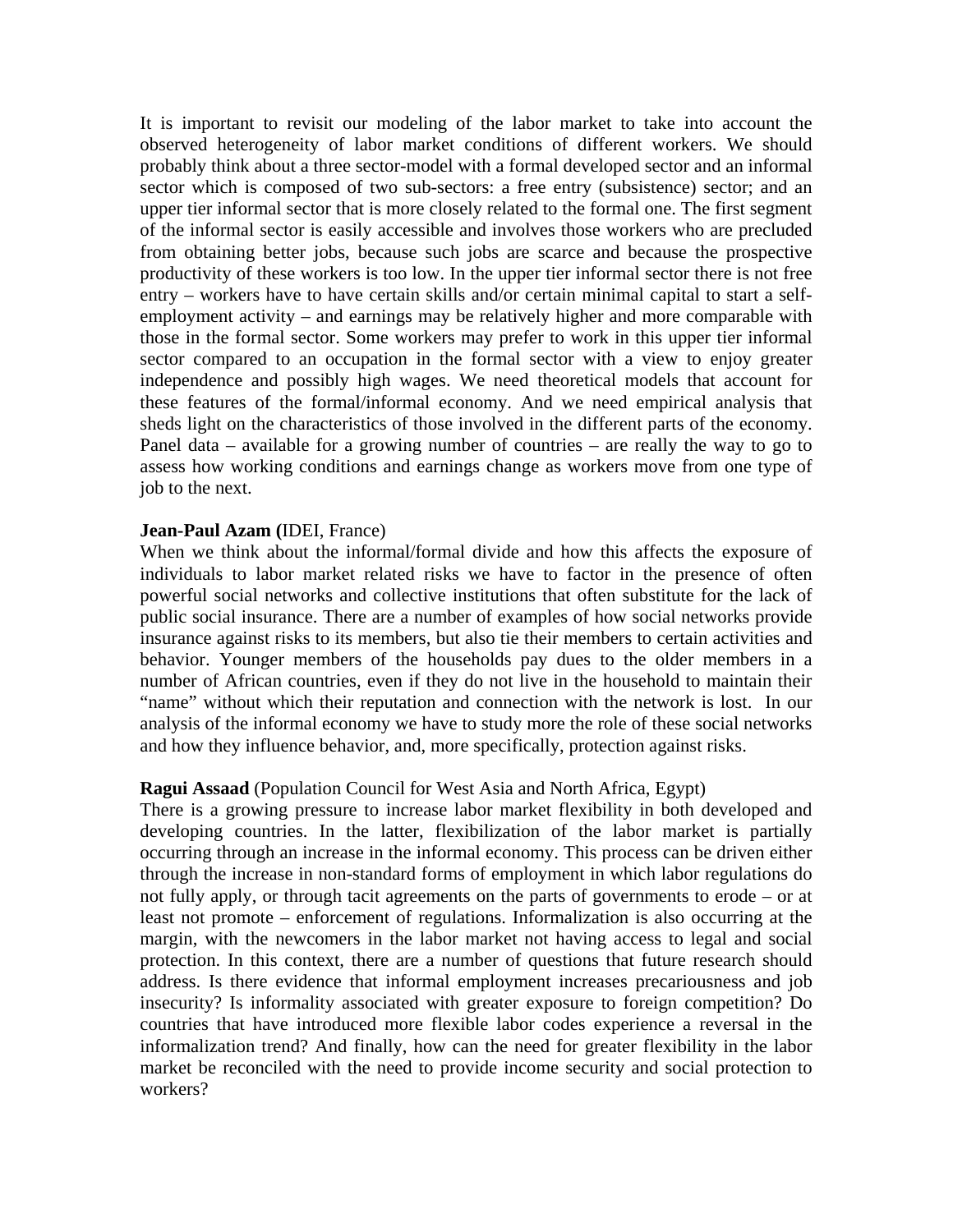#### **Rachel Phillipson** (DFID, UK)

The distinction between formal and informal employment may be over-emphasized. In many developing countries, the real policy issue is that not enough jobs are created because of poor growth. Promoting job creation can go a long way in improving economic conditions of the poor, especially in low income countries. Many factors influence the vulnerability of households and individuals. Reducing vulnerability to shocks requires a multisectorial approach that also includes intervention in the labor market.

#### **Floor/stage**

Several speakers emphasized the importance of properly defining informality. There are different definitions in the literature and it is not always clear how relevant they are to assess labor market vulnerability and thus design appropriate policy interventions. There was also general support for the need to make better use of micro data to study informality, and to use mobility analyzes to track individuals as they move across jobs. More generally, the heterogeneity within the informal sector cannot be captured by studies relying exclusively on aggregate data. Moreover, it is important to assess the factors that make firms unwilling to be formal or expand their activities.

#### **Panel Session III: Regulatory and Labor Market Policy Reforms: What is feasible?**

### **Stefano Scarpetta** (World Bank, USA and IZA)

We need to focus on studying the dynamic effects of labor market regulations and policies. Recent evidence points to sizeable labor reallocation in all countries, developed and developing alike. For example, 10-15% of firms in developed economies are created or destroyed each year. Existing firms also go through continuous transformations: some of them expand and create more jobs, other contract and destroy jobs. This pattern is also observable for developing economies, where the entry and exit of firms as well as the adaptation of existing business cause 25-30% of jobs to be created or destroyed every year. This implies considerable income risk for the workers affected, and partially explains why developing countries tend to heavily regulate labor markets to protect workers against the risk of job loss. However, given that regulations are only partially enforced, firms tend to complain less about labor market regulations in developing countries compared to their peers in developed economies. Importantly, labor regulations are particularly binding for medium and innovating firms—the firms with more growth and job creation potentials. At the same time, many developing countries do not protect workers affected by labor mobility – through income support mechanisms and active programs to facilitate their search for a new job. In implementing reforms it is necessary to consider labor market regulations and labor market policies as a package and shift the emphasis from protecting jobs to protect workers.

It is important to move beyond cross country studies to study these issues. New data make it possible now for a growing set of developing countries to explore reform episodes or variations in the impact of regulations across sectors or types of firms with a view to exploit differences in regulatory and policy frameworks across the different states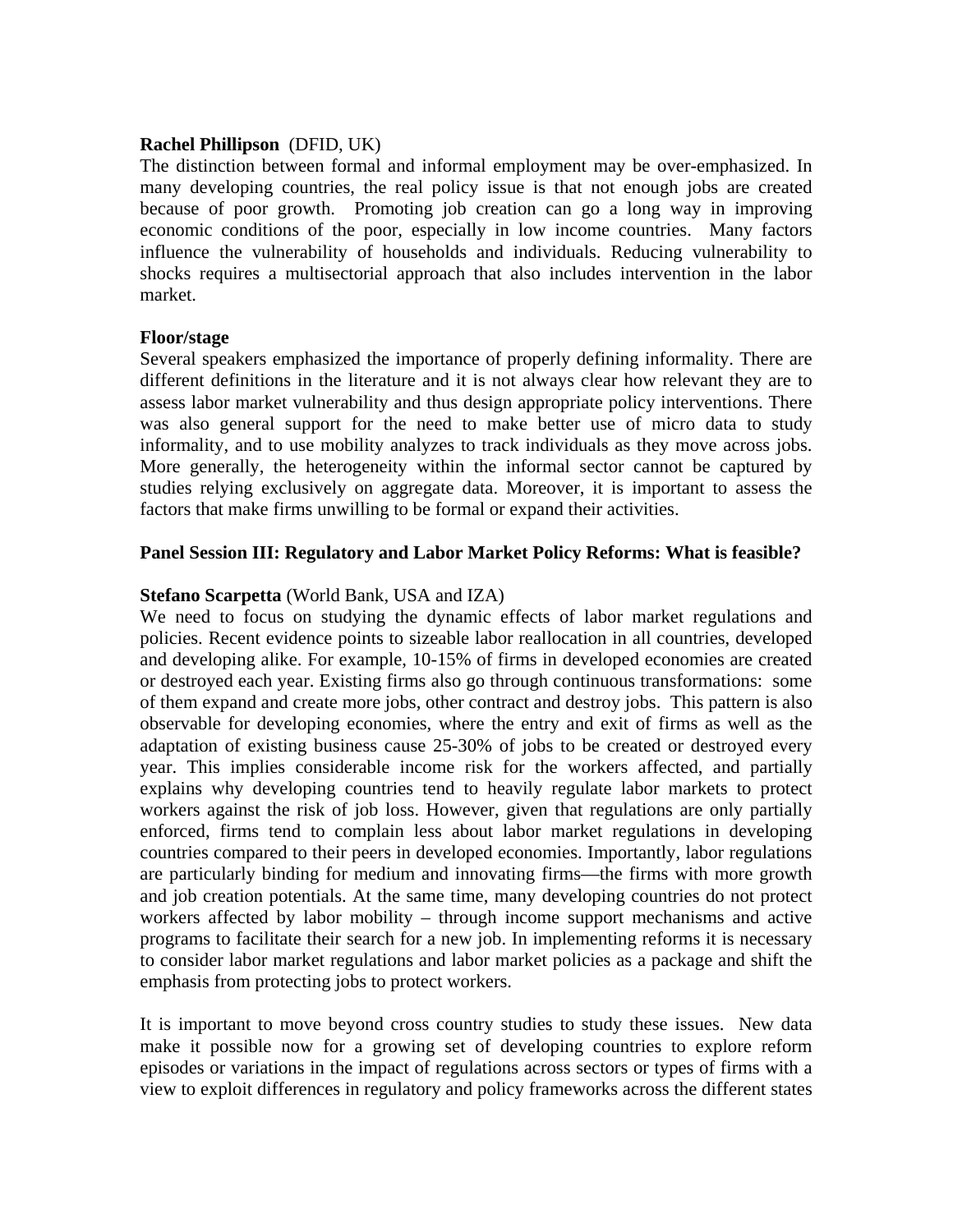of federal countries (e.g. Brazil and India), as well as to develop and use more micro panel data.

### **Ernest Aryeetey** (ISSER, Ghana)

African labor markets are some of the most rigid in the world, but they have been very difficult to reform. Part of the problem is that regulations only cover the formal sector, which implies that about 90 percent of the labor force is not affected. In addition, most regulations cannot be enforced and in fact they appear to be circumvented on many occassions. In fact, employers do not find regulations to be a big obstacle for their operations. This context of low coverage and low enforcement can explain a good part of the poor track record of reforms, as incentives for change are very modest. However, change is needed to allow movement and modernization and help to move workers from agriculture to manufacturing. In the same context, we need to understand better why so little FDI is directed to the manufacturing sector in Africa. In particular, how could we strengthen the regulatory environment that would favor FDI? And how could firms be given incentives to train labor to enhance productivity levels? And finally, how can we use networks within the informal sector to bring about regulation/standards? Finding good answers to these questions requires better data. Therefore, it would be very useful to link firm and household data. This is difficult, but important.

# **Jan Svenjar** (University of Michigan, USA and IZA)

A key issue for us is to develop a labor market model that fits the reality of developing countries better than the ones available today. Is it a model in which marginal productivity is equated across equal workers (i.e. a spot market)? Is it a model in which wages are the result of collective bargaining? Or is it a model of efficiency wages? Moreover, we need to explore is how much labor market reallocation is taking place and whether this reallocation is of the efficient kind, or instead is unproductive. In transition economies rapid reformers are suffering from high unemployment. The exception is Hungary, where low unemployment is the result of declining participation. On the other hand, we have observed a rapid convergence in returns to skills across firm ownership in Eastern Europe, while in Russia and China such convergence is occurring more slowly. To shed some light on these issues, we need to invest in developing panel data for employers, workers and employer-employee matched data.

# **Thomas Haahr** (Directorate General Development of the European Commission, Belgium)

The EU is about to initiate a strategy on how to promote employment in developing countries. The priority is to achieve as much poverty reduction as possible. To do that, the EU is increasingly acknowledging the importance of employment. The EU is setting up a member states expert group on the subject and it would be important that this research feeds into this initiative. One of the questions we are addressing is whether the European Social model can be promoted in developing countries. At the same time, however, we realize that we need a different approach for low and middle income countries. Another question that arises is whether the EU should spend its limited resources on improving the Business climate or in promoting the ILO decent work agenda.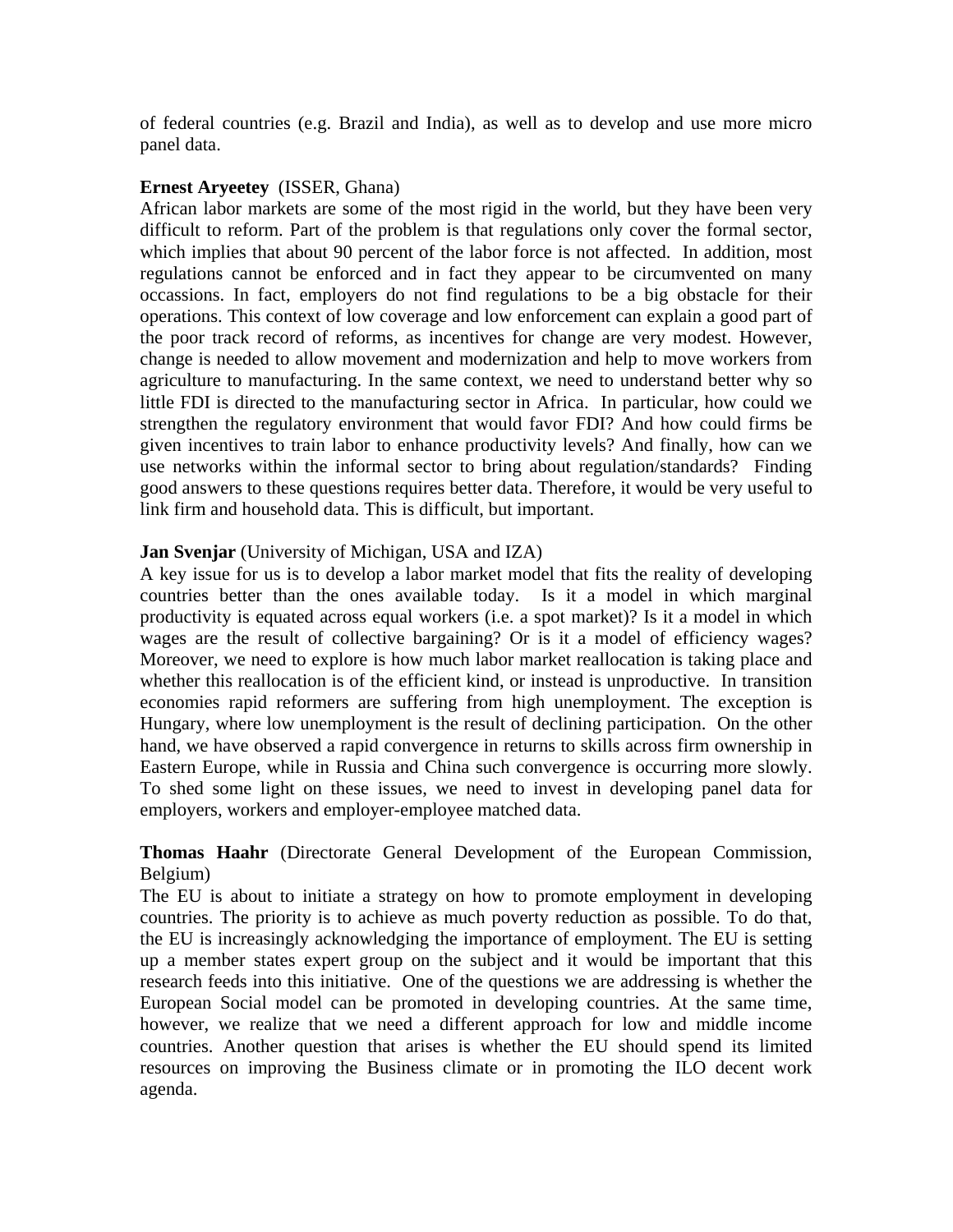#### **Floor/stage**

One participant emphasized that employment was at the core of the development agenda in the sixties, but such focus suddenly disappeared in the seventies while poverty emerged as the main theme. However, the distinction is important in the sense that employment may be an important goal in itself as it promotes self-esteem and the dignity of individuals. Other participants emphasized the importance of analyzing the effect of labor market institutions on technology adoption; distinguishing between unproductive churning and entrepreneurship activities; analyzing formalization procedures; and examining the labor market of illegal activities such as sex work or crime.

### **Panel Session IV: Skill Development for Better Labor Market Outcomes**

#### **Marco Vivarelli (Chair) (**Catholic University of Sacro Cuore, Italy and IZA)

There is a need to study the relationship between globalization and skills, with skills being endogenous within this framework. In particular, does FDI flow to countries with an existing stock of appropriate skill or does FDI (globalization broadly) create the demand for higher levels of skill in the receiving country? To study these issues, panel data on workers and firms is needed, which would allow to address the endogeneity problem and establish which way the causality runs. Analyzing this relationship will be useful for understanding the divergent patterns we see across countries: while certain countries benefit from a virtuous cycle of high skill-high growth-high technology, other countries are caught in a vicious cycle of low-skill-low growth-low technology.

### **Robert Gregory**

Early schooling decisions are much more crucial for determining the trajectory of individuals than subsequent schooling and labor market decisions. Primary schooling has the largest impact on lifetime earnings. Hence, governments should allocate their education budgets to the establishment of primary schools. In determining where to introduce primary schools, researchers and practitioners should look at where switching decisions are most likely. Using this criterion, primary schools should be introduced in rural areas and should be made locally available as much as possible (thus, reducing the time costs of travel). Money for primary schooling should be provided to schools and teachers (supply side) rather than to households (demand side, for example, CCTs). Instead of building large secondary schools in a few selected locations (e.g., urban areas), governments should invest in smaller secondary schools scattered more widely across both urban and rural areas.

### **Ira Gang** (Rutgers University, USA and IZA)

There is already a large literature on the labor market effects of skills training. Researchers and practitioners should return to this literature to see what is already known before embarking on new research. It is important to realize that the source of labor market problems may be located outside of the labor market. Researchers should establish whether a given labor market is malfunctioning because of problems emanating from within or problems emanating from outside before claiming that labor market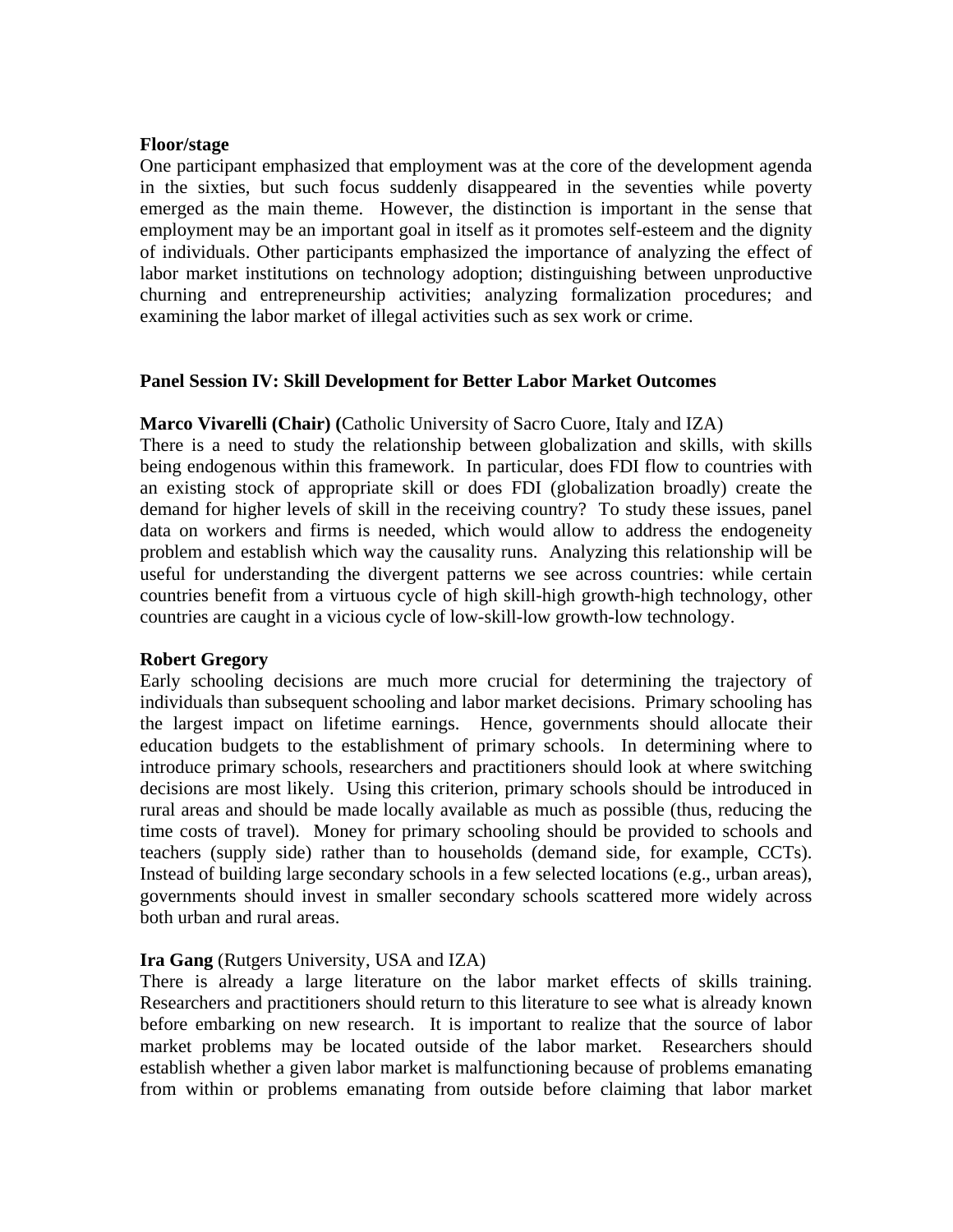policies are the main culprit. Educational and training systems within countries should provide workers with skills that are adaptable and transferable given the rapidly changing nature of today's labor market. Manpower forecasts have limited usefulness as it is very difficult to predict job creation patterns in a changing economy.

#### **Sumon Bhaumik** (Brunel University, UK and IZA)

The skill stock of a country matters as it determines the extent of absorption of FDI. India has moved away from establishing job quotas (in the public sector) for disadvantaged sections of its society to quotas in the schooling system. Underinvesting in education is a rational response by households if the costs of schooling are largely linear (but vary across households given differing psychic, direct, and opportunity costs) but the returns to schooling are largely exponential with the largest returns appearing at the tertiary schooling level. Thus, a bimodal distribution of schooling may emerge, with high densities at certain low levels of schooling (no schooling/primary schooling) and high densities at certain high levels of schooling (tertiary schooling). The other aspect that could lead to a rational underinvestment in education is uncertainty in the returns to investment (uncertainty in securing a well-paying job in the future). Getting individuals to the point where the large returns to schooling emerge (i.e., tertiary education) should be a key policy priority. But it is important to be aware of potential adverse general equilibrium effects. A large cohort effect (large increase in the supply of tertiaryeducated workers) may adversely affect the employment and earnings prospects of these workers if labor demand does not increase in order to meet this increased labor supply.

#### **Miriam Altman** (Human Sciences Research Council, South Africa)

Though largely considered outmoded, human resource planning exercises are still being carried out. Getting the right supply of skills when countries expect the economy to grow at a certain pace or would like the economy to grow at a faster pace is very tricky. If you undersupply workers with the required set of skills (undershoot), it could forestall growth. If you oversupply workers of the required set of skills (overshoot), you may achieve your growth targets but with waste. This implies a need to build strong direct links between academic institutions and employers to make curricula more relevant and ensure a better match in skills supplied and demanded. Moreover, out-migration represents a huge loss of human capital for some countries. This loss of human capital should be regarded as an export and needs to be recognized in human resource planning for the country.

### **Floor/Stage**

A number of participants emphasized the importance of assessing how the labor market would respond to further investment in education. The social benefits and costs of education need to be examined along with the private benefits and costs of education. Net social benefits might be higher than net private benefits in many countries, leading to socially sub-optimal allocation decisions. There is a need to understand better the nature of barriers to information flows with a view to remove them. If market signals are received clearly, the extent of skill mismatches can be reduced. Costs of schooling are certain but the benefits of schooling are uncertain. If the expected benefits of schooling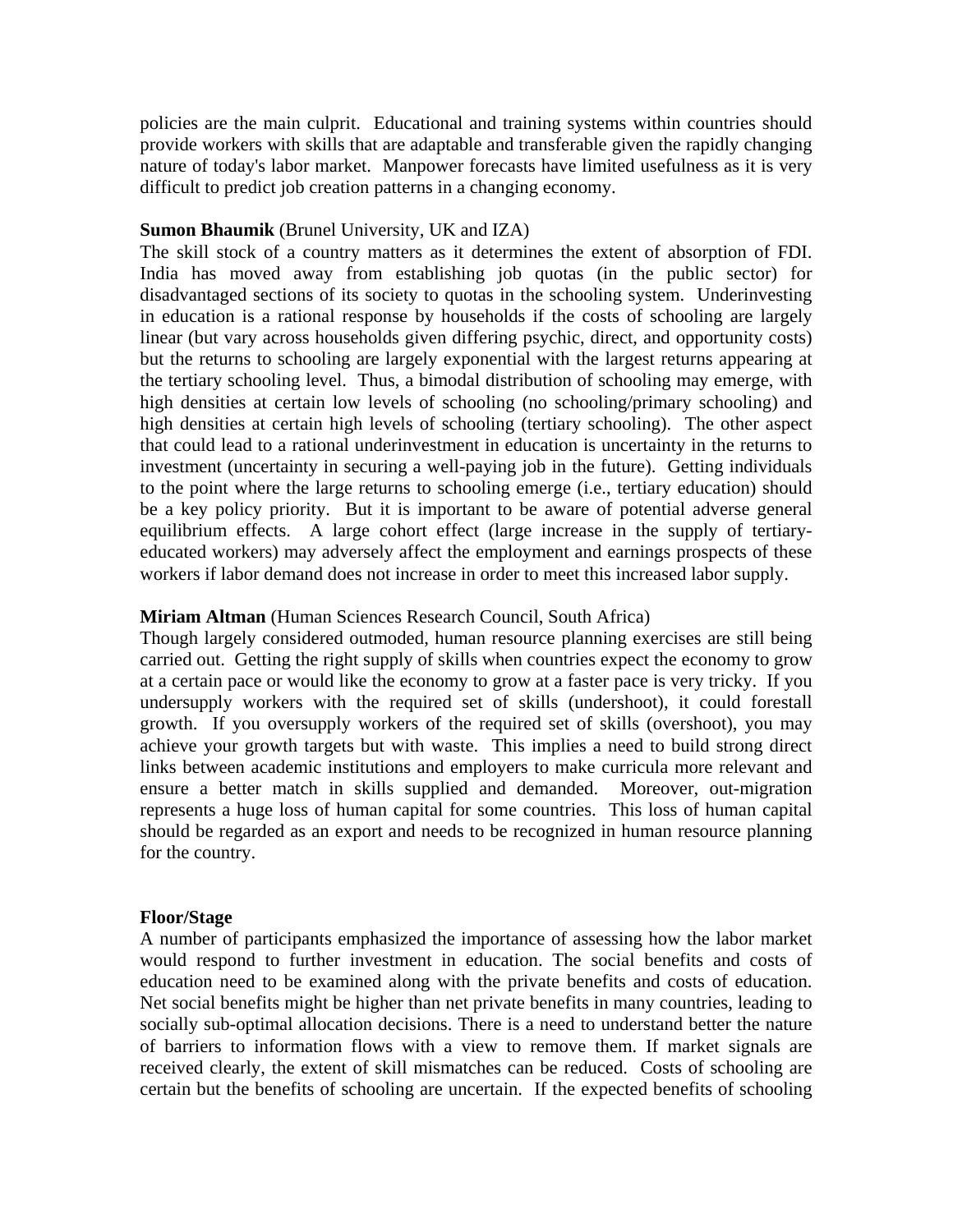at a certain level are less than the expected costs of schooling at that level, the individual will not obtain that level of schooling. That is, the present discounted value (PDV) of expected net benefits is negative.

### **Panel Session V: International Migration and Labor Markets**

### **Piarella Paci (Chair)** (World Bank, USA)

She opened by noting that it is important to look at managing the flows of labor migration and the impact of the labor markets on both sending and receiving countries. Gathering better data is critical, as are evaluations of policies in the source and destination countries.

# **Klaus Zimmermann** (IZA and DIW Berlin, Germany)

The issue is not so different between sending and receiving countries: namely, missing jobs. Migrant workers can be good at creating greater flexibility in receiving countries, since they are different from local workers. There is no evidence that migration is bad for receiving countries. Sending countries have much to gain as well: remittances may make up for the brain drain and outward migration offers an option for rapidly rising populations of young unemployed people. The major challenge is that the current policies typically allow only for the legal migration of highly skilled workers and that pure international competition for labor is not feasible. Zimmerman formulated two research priorities:

- 1. Developing data and infrastructure for the analysis of migration, which should focus on those who have already migrated and those who are thinking about migrating from poor countries to richer ones.
- 2. More attention to evaluating migration policy, including the interaction between legal and illegal migration.

### **Barry Chiswick** (University of Illinois at Chicago, USA and IZA)

He commended the IZA and the WB for supporting this research agenda. He noted that the first age of mass migration (1850s – WWI) was principally across the Atlantic and Pacific Oceans and that the current mass migration is from southern countries to northern countries. The fundamental differences with the current phase are (1) major legal restrictions in migration because of the changing structure of economies and obligations of governments to their citizens, e.g. protect some jobs for them and providing social assistance; and (2) the skill dimension - current migrants are either highly skilled or very lowly skilled. The popular debate is about low-skilled workers, but the important one may well be about the competition for high skill workers and its implications for poor countries. How can they possibly keep the high-skilled workers at home? He offered the following ideas and noted that all require further research: (i) make the environment more attractive for FDI that utilizes highly skilled workers; (ii) allow an increase in inequality in developing countries to create the savings and investment necessary for growth; (iii) rethink education policies, particularly related to school fees for primary school and tax higher education instead; and (iv) increase political freedoms, as educated workers are not interested in staying in authoritarian regimes. He cited the experience of Ireland in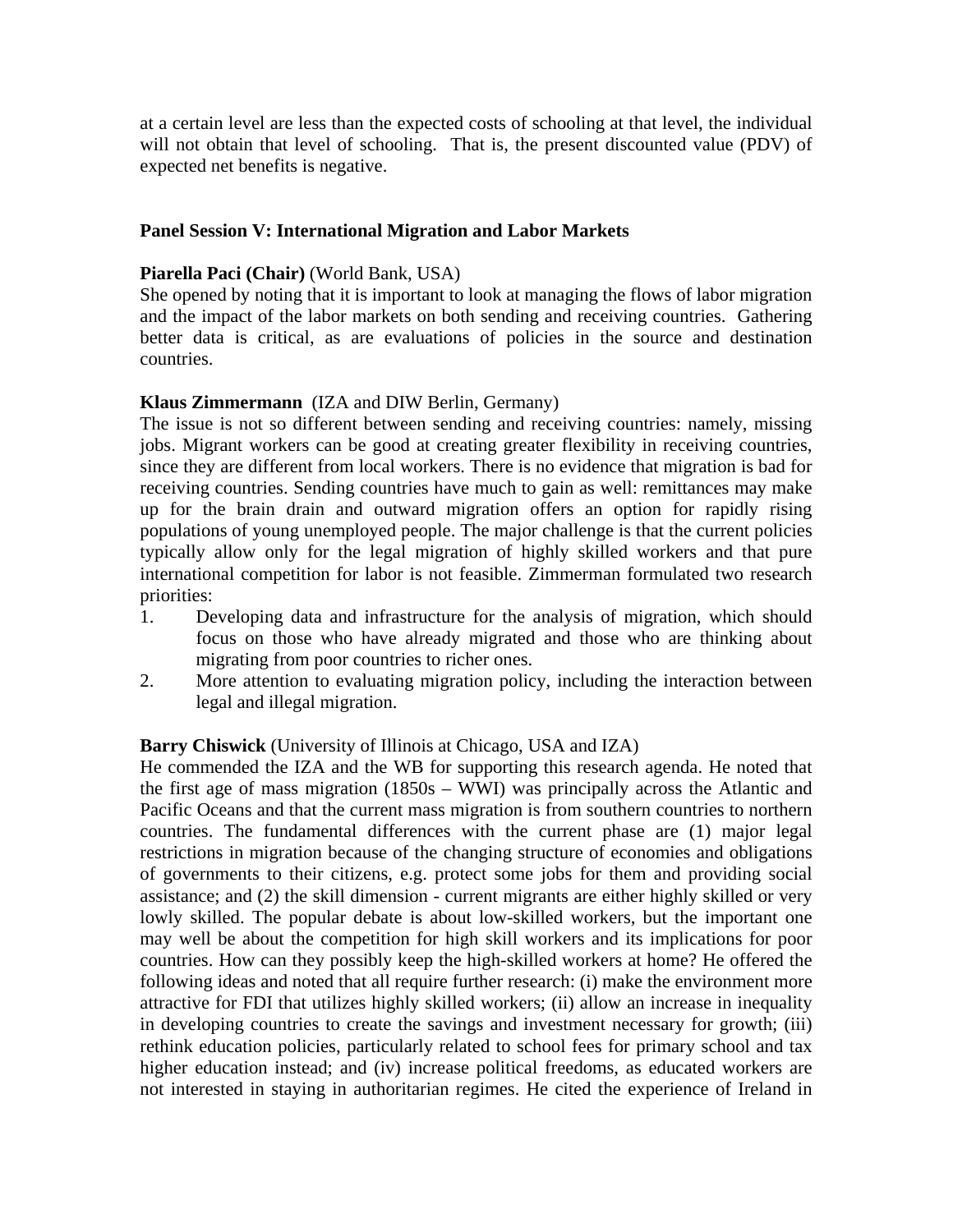which inward investment and growth stopped the flow of outward migration and even brought migrants back home.

### **Amelie Constant** (IZA, Germany)

She emphasized the scale of the migration issue, citing a UN statistic that 1 in 35 people is an international migrant. Migration issues can be summarized as the 3 D's (Development, Democracy, and Demography) and the 3 Rs (Recruitment, Return, and Remittances). There is a gender dimension as well, with women half as likely to migrate. Research needs to be more multi-disciplinary involving political scientists, anthropologists, sociologists, and psychologists to help understand why migrants make the decisions they do and take into account issues around ethnicity including: (a) ethnic identity; (b) inter-ethnic marriage; and (c) ethnic entrepreneurship. Other interesting questions include how migrants decide to become citizens and in which social and economic conditions they do thrive. More generally, policy research ought to focus on how to make immigration successful.

# **Irina Kausch,** (GTZ, Germany)

She spoke about sector projects sponsored by the German government on migration, including surveys of Diaspora communities from Serbia, Afghanistan, and Turkey. This work mainly explored the decision to migrate: the potential for higher wages versus the risks of crossing borders illegally. She cited the need for more cooperation in research to understand the economic reasons for migration and the role of ethnicity in migration outcomes. In particular, Kausch called for greater attention to the following:

- 1. Country-specific data that allow exploration of, among other things, the myths of migration such as forcing young people to migrate.
- 2. Policy evaluation and further development of workable options.

### **Floor/stage**

Discussion following the presentations explored a number of additional issues and potential areas for further research:

- Migration as development tool. Can migration policy be used to promote development in the sending countries (e.g. remittances as substitution for aid). Aid should be seen as complement to migration policy, as is trade.
- South south migration is important and severely under-examined.
- "Selective immigration policy" leads to better integration in receiving countries, but exacerbates brain drain in sending countries. Moreover, restrictive labor market policies increase migration, as migrants who used to come and go do not leave.
- How does the legal status of immigrants affect the way workers are dealt with in the labor market? What challenges does legality present in sending remittances?
- What is the role of "voice" within sending countries to what extent is "exit" i.e. migration, the result of lack of voice (à la Hirshmann)? How can migrants influence governance in their home countries?
- How to reduce perversity of factor prices? The question is not why there is so much migration – but why there is so little when the wage gap is so huge.
- As donors (and IFIs) shift from project finance to general budget support in their aid policy, will there be an impact on local demand for skilled labor? The GTZ has also